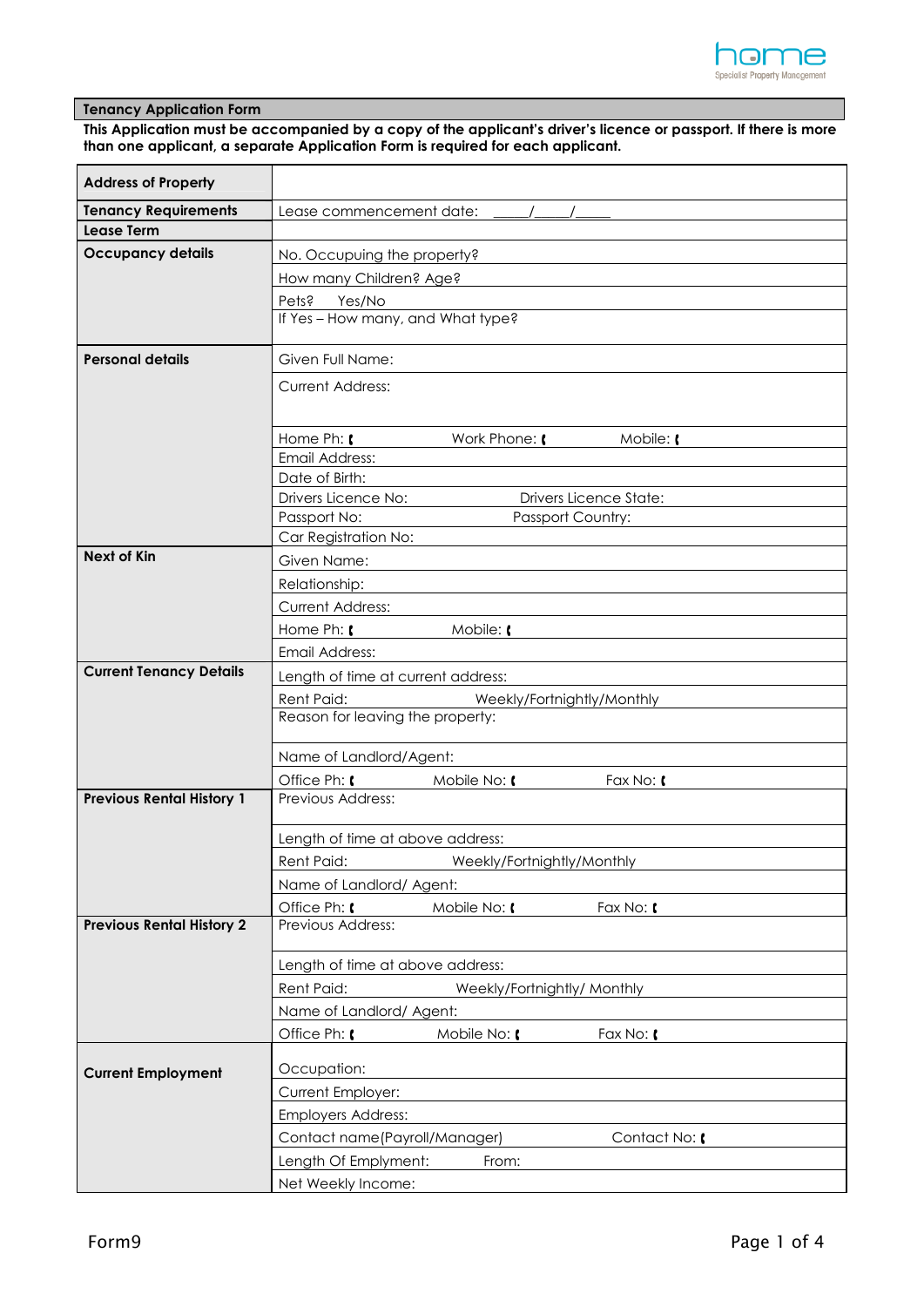| <b>OR</b>                                    | Company Name:                    |                                                                              | Company Type:         |  |
|----------------------------------------------|----------------------------------|------------------------------------------------------------------------------|-----------------------|--|
| <b>Self Employment Details</b>               | <b>Business Address:</b>         |                                                                              |                       |  |
|                                              | Position Held:                   |                                                                              |                       |  |
|                                              | ABN:                             |                                                                              |                       |  |
|                                              | Accountant Name:                 |                                                                              | Phone No: [           |  |
|                                              | Net Income:                      | From:                                                                        |                       |  |
| <b>Previous Employment</b>                   | Occupation:                      |                                                                              |                       |  |
|                                              | Previous Employer:               |                                                                              |                       |  |
|                                              | <b>Employers Address:</b>        |                                                                              |                       |  |
|                                              | Contact Name: (Pay Roll/Manager) |                                                                              |                       |  |
|                                              | Phone No:                        |                                                                              |                       |  |
|                                              | Length Of Employment:            | From:                                                                        |                       |  |
|                                              | Net Income:                      |                                                                              |                       |  |
| <b>Student Information</b>                   | Place of Study:                  | <b>Course Name:</b><br>Enrolment/Student No:<br>Contact No: (<br>Contact No: |                       |  |
|                                              | Course Length:                   |                                                                              |                       |  |
|                                              | Campus Contact:                  |                                                                              |                       |  |
|                                              | Course Co-Ordinator:             |                                                                              |                       |  |
| <b>Referees</b>                              | Referee 1:                       |                                                                              |                       |  |
|                                              | Relationship to you:             |                                                                              |                       |  |
|                                              | Phone No: t                      | $M$ obile No: $\mathfrak l$                                                  |                       |  |
|                                              | Referee 2.                       |                                                                              |                       |  |
|                                              | Relationship to you:             |                                                                              |                       |  |
|                                              | Phone No: I                      | Mobile No: [                                                                 |                       |  |
|                                              | Newspaper<br>I.                  | Internet                                                                     | Sign board            |  |
| How did you find out<br>about this property? | <b>Rental List</b>               | Referral                                                                     | <b>Window Display</b> |  |
|                                              | Other (name)                     |                                                                              |                       |  |

# connectnow.

## **A free service – Connecting Your Utilities Has Never Been Easier**

connectnow is a simple and convenient time saving service assisting you to connect your Electricity, Gas, Phone, Internet and Pay-TV to a choice of Australia's leading providers. connectnow can also assist with discounted quotes for removalists, van/truck hire, cleaning services and security monitoring. No longer do you need to call each service provider individually, wait on hold and repeatedly give your personal details. We take care of it all for you – with the one phone call. This is a value-added service independent of your tenancy application—you are not obligated to use connectnow.

A connectnow representative will make all reasonable efforts to contact you within **One** working day of receiving an application. If connectnow was unable to contact you within this period please contact connectnow on 1300 554 323 to ensure connection is completed. While the connectnow service is FREE, standard service provider connection fees and charges still apply. You pay NO extra charges as a result of using the connectnow service.

#### **Declaration:**

Connection of your utilities will only be initiated once a representative has discussed your details with you and obtained your consent to the terms and conditions of supply of the relevant utility service provider(s). The privacy of our customers is of vital importance to connectnow.

I consent to the collection of my personal information by Connectnow Pty Ltd ACN 79 097 398 662 for the purposes of arranging for the connection and or disconnection of the nominated moving and connections services and related services, and to providing my personal information contained in this application to the relevant service providers, in accordance with Connectnow's Privacy Policy (which is available for my inspection at www.connectnow.com.au) Connectnow and those service providers may contact me from time to time (including by electronic means) to let me know about new or existing products or services. I understand that I can contact Connectnow at any time if I do not want to receive that information from Connectnow or if I want to update my personal information. I agree that neither connectnow nor the Agent accepts liability for loss caused by delay in, or failure to connect/disconnect or provide the nominated services. The service will be activated according to the applicable regulations, service provider time frames, terms and conditions once agreeing to use the chosen service provider. I authorise the obtaining of a National Metering Identifier and or a Metering Installation Registration Number on my residential address to obtain supply details. It is the responsibility of the customer/homeowner to ensure that the electricity main switch is in the 'Off Position' for the required timeframe on the day of connection and that there is easy access to the meters. I acknowledge that the terms and conditions of the service provider bind me and that after hours connections may incur additional service fees from service providers. I acknowledge that connectnow may be paid a fee by the service provider and may pay a fee to the Agent in respect of the provision of the service provided to me by connectnow.

#### **Call me to connect my utilities Yes**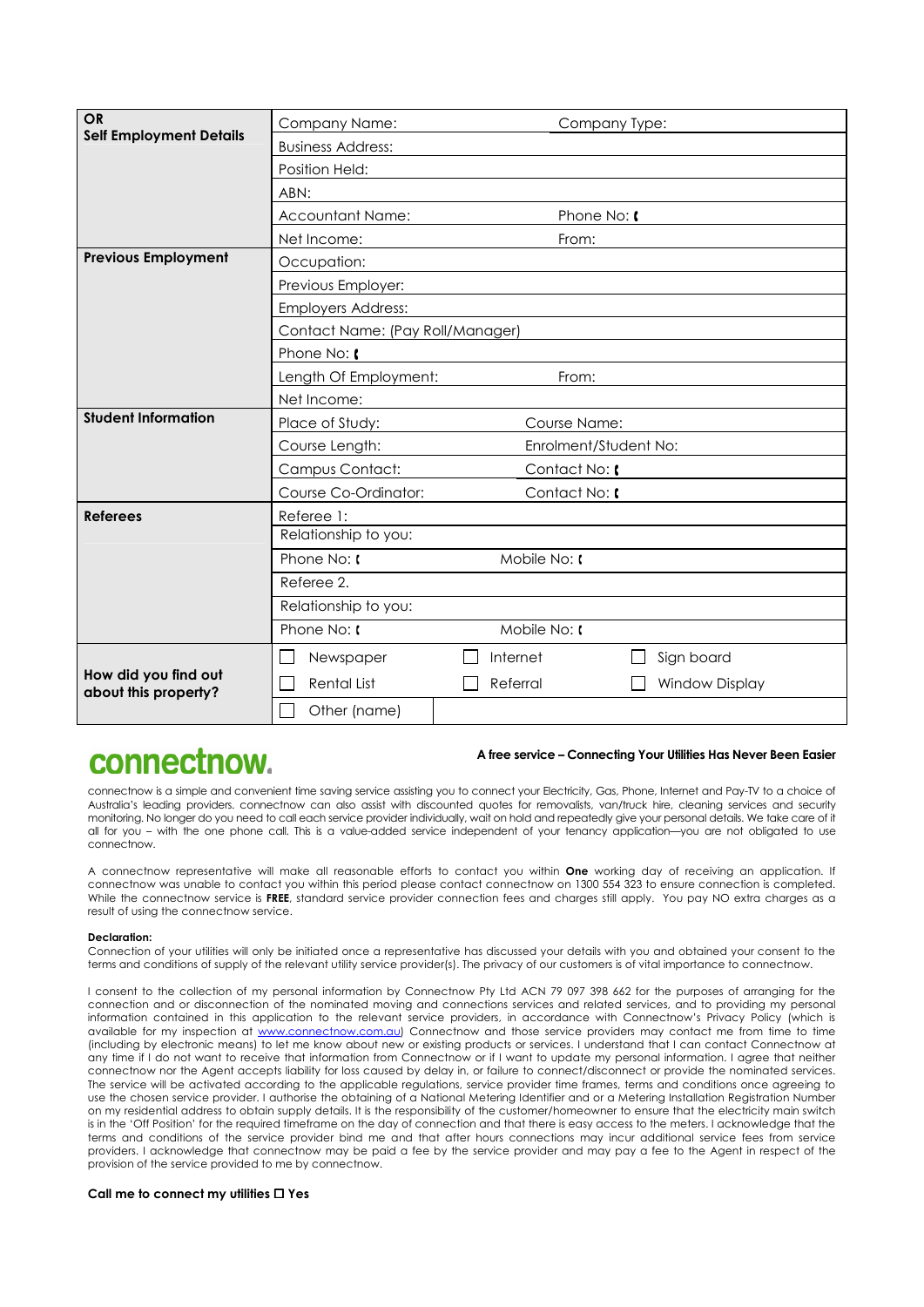| Signature | ിപ്പ<br>PUIS |  |
|-----------|--------------|--|
|           |              |  |

## **I confirm the following:**

- 1. During my inspection of this property I found it to be in a reasonably clean condition  $\Box$ Yes  $\Box$ No
- 2. If "No," I believe the following items should be attended to prior to the commencement of my tenancy. I acknowledge that these items are subject to the landlord's approval.

| 3. I acknowledge that this is an application to rent this property and that my application is subject to the |
|--------------------------------------------------------------------------------------------------------------|
| landlord's approval.                                                                                         |

- 4. I confirm having received a copy of this application for my retention.
- 5. I consent to the information provided in this application being verified and a reference check on national tenancy databases being undertaken.

#### **Privacy Statement**

The personal information you provide in this application, or that is collected by us from other sources, is necessary for us to verify your identity, to process and evaluate your application and to manage the tenancy. Personal information collected about you in this application and during the course of your tenancy, if your application is successful, may be disclosed for the purpose for which it was collected to other parties including the landlord, referees, other agents and third party operators of tenancy reference databases. Information already held on these databases may also be disclosed to us and the landlord. If you enter into a Residential Tenancy Agreement, and you fail to comply with your obligations under that agreement, that fact and other relevant personal information collected during the course of your tenancy may also be disclosed to the landlord, third party operators of tenancy reference databases and other agents. If you would like to access the personal information we hold about you, you may contact your property manager. You can also correct this information if it is inaccurate, incomplete or out of date. If the information required from you is not provided by you, we may not be able to process your application and manage your tenancy.

| Applicant's signature | Date |  |
|-----------------------|------|--|
|                       |      |  |
| Agent's signature     | Date |  |

Application I, the Applicant apply for approval to rent the premises referred to in this form and acknowledge that my application will be referred to the landlord of the property for his / her / their acceptance and if the application is approved, to prepare a Residential Tenancy Agreement for the premises

I, the Applicant, declare that I am not a bankrupt or an undischarged bankrupt and that the information provided by me is true and correct. I have inspected the above premises and wish to apply for tenancy of the premises for a period of ........ months, at a rental of \$…………….. per fortnight.

I undertake to pay a Rental Bond of four weeks rent made payable to **RENTAL BOND BOARD** and the first two weeks rent by bank cheque or money order made payable to **Home Specialist Property Management** upon signing the Residential Tenancy Agreement.

#### **Statement of Costs**

Rental Bond (4 weeks rent) Rent in advance (2 weeks rent)

Applicant's signature

| . .<br>$\overline{\phantom{a}}$<br>× |  |
|--------------------------------------|--|
|--------------------------------------|--|

 $\sqrt{2}$ 

| Agent's signature                                                                                                                                               | Date |  |
|-----------------------------------------------------------------------------------------------------------------------------------------------------------------|------|--|
| If a reservation fee is being paid on the property, the following conditions will apply (NSW only)                                                              |      |  |
| It is hereby acknowledged:                                                                                                                                      |      |  |
| equivalent to seven days rent to reserve the premises in favour of the applicant for the period<br>That the applicant has paid a reservation fee of \$          |      |  |
| (calculated on the basis that one day reserved equals one day's rent, subject to a maximum of seven days' rent).                                                |      |  |
| The premises will be reserved for the applicant for a period of<br>2.<br>davs.                                                                                  |      |  |
| That during this period, the premises will not be reserved for any other applicant, nor will a reservation fee be received from any other applicant.<br>3.      |      |  |
| That should the landlord decline the application the reservation fee will be refunded in full to the applicant.<br>4.                                           |      |  |
| That should the landlord accept this application, the reservation fee will be paid towards the rent for the premises.<br>5.                                     |      |  |
| That should the applicant decide not to proceed, the landlord may retain so much of the reservation fee as is equal to the amount of rent that would have<br>6. |      |  |
| been paid during the period the premises were reserved but shall refund the remainder (if any) of the reservation fee to the applicant on a pro-rata basis.     |      |  |
| That the reservation fee will be banked into a trust account and any refund given will be by way of a trust account cheque. Home Specialist Property<br>7.      |      |  |
| <b>Management</b> acting for the landlord of the premises, acknowledges receipt of the above application and the accompanying reservation fee and agrees:       |      |  |

- To reserve the premises for the period and in accordance with the conditions above stated.

- To notify the applicant within the reservation period whether or not the applicant has been approved.<br>- If the applicant has been approved, to prepare a Residential Tenancy Agreement for the premises.